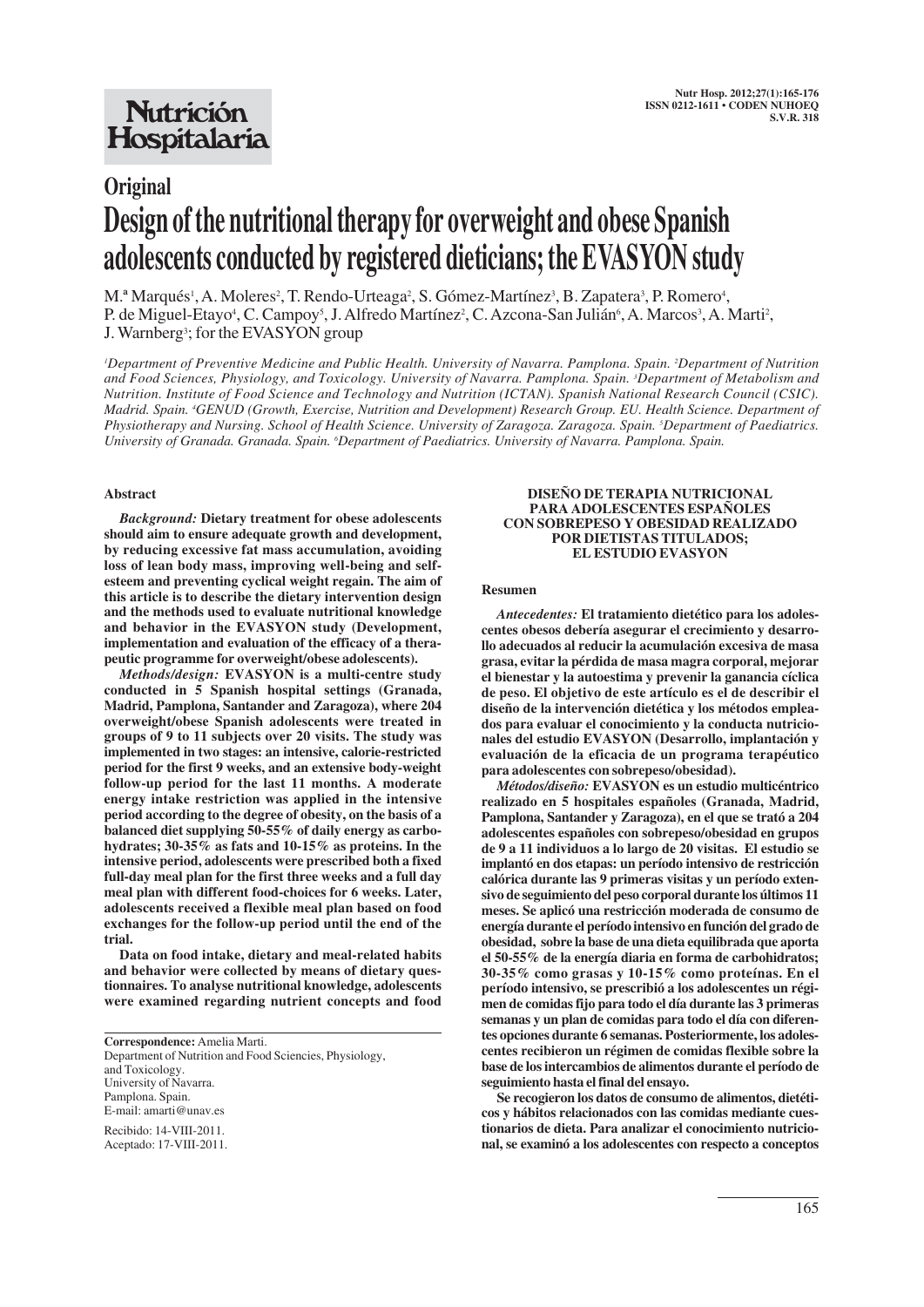**items for a healthy diet with the appropriate tools. Participants were given nutritional information with complementary teaching material, which was available on the EVASYON website (www.estudioevasyon.com).**

*Discussion:* **The dietary intervention of the EVASYON programme with a moderate calorie restriction for a limi ted period of time could be a good strategy in treating overweight and obese adolescents and that will be tested further. Moreover, combining fixed plan with free-choice menus may help adolescents and their families to make right decisions for every day meals.**

(*Nutr Hosp.* 2012;27:165-176)

## **DOI:10.3305/nh.2012.27.1.5452**

Key words: *Adolescence. Multidisciplinary intervention. Nutritional education. EVASYON.*

## **Background**

Adolescence is a period of the life cycle characte rized by important changes in body size and composition as well as in lifestyle habits.1,2 The prevalence of overweight and obesity among adolescents is dramatically increasing all over the world<sup>3,4,5</sup>. This alarming trend is seen as a burden by public health professionals and government agencies and there is now a clear need to develop well founded standardized interventions to treat overweight/obese adolescents, following evidence-based practice criteria.

The risk of obesity depends on the interaction of genetic predisposition and exposure to obesogenic (environmental) risk factors such as inappropriate eating habits and food choice, poor nutritional knowledge, sedentary behavior and low physical activity, all of which are becoming major social problems in many countries.6,7,8,9 These etiological factors are associated with clinically important co-morbidities (cardiovascular disease, hypertension, type 2 diabetes mellitus, eating disorders, cancer…) in adult life.10 It is unlikely that a single-sided intervention can be targeted against all these multi-causal agents. Indeed, lifestyle changes require a high degree of commitment and active partici pation from adolescents and their relatives. Therefore, parents are central agents for change in the promotion of healthy eating and activity habits and their involvement in the programme is essential for an intervention to be successful.11,12 A multi-disciplinary approach is necessary with the participation of dieticians, doctors, psychologists and physical activity experts among other professionals as a single team.13-14

Interventions that combined behavioral therapy with dietary and physical activity changes are widely used, and appear to be the most successful strategies for improving long-term weight maintenance and health status.14,15,16 Ideally, dietary treatment for obese children and adolescents should aim to ensure adequate growth and development, by reducing excessive fat mass accumulation, avoiding loss of lean body mass, improving **de nutrición y alimentos concretos para una dieta sana con las herramientas adecuadas. Se proporcionó a los participantes información nutricional con material educativo complementario que estaba disponible en la página web del estudio (www.estudioevasyon.com).** 

*Discusión:* **La intervención dietética del programa EVASYON con una restricción calórica moderada durante un período de tiempo limitado podría ser una buena estrategia para el tratamiento de los adolescentes con sobrepeso y obesidad y se probará más adelante. Además, el combinar el plan fijo con menús de elección libre podría ayudar a los adolescentes y sus familias a tomar las decisiones correctas para las comidas de todos los días.**

(*Nutr Hosp.* 2011;27:165-176)

#### **DOI:10.3305/nh.2012.27.1.5452**

Palabras clave: *Obesidad. Adolescencia. Intervención multidisciplinar. Educación nutricional. EVASYON.*

well-being and self-esteem and preventing cyclical weight regain.<sup>13</sup>

Balanced food patterns constitute a model for healthy living, based on foods to eat rather than foods to avoid, and an understanding of suitable weight-control measures.17 Promoting weekly menus with food variety is also the best defense for avoiding nutritional deficiencies and excess, as well as meeting micronutrient requirements.1,18 Moreover, meal plans with food exchanges represent a useful tool to encourage adolescents to keep to balanced diets.

The timetable for different meals throughout the day and their calorie distribution are also important issues as ways to improve nutritional education and food behavior in this population. Adolescents tend to have high energy density meals and snacks, therefore an important goal is to reduce calorie content.19 This practice involves a wide range of fresh and seasonal food, with a high proportion of vegetables, grains, fresh fruit and pulses, principal sources of vitamins, minerals, carbohydrates and fiber, which could play an important role in weight control and in decreasing dietary energydensity.13,20-21

The aims of the EVASYON study were: 1) to develop a treatment programme including education on nutrition and physical activity patterns, 2) to implement this programme during one year in overweight/ obese Spanish adolescents and 3) to evaluate the efficacy and limitations of the programme. For dissemination and comparative purposes with previous and future studies, detailed information concerning the design, development and evaluation of the dietary intervention of the EVASYON study is provided here.

## **Methods/design**

#### *Experimental design*

The EVASYON programme is an interventional study implemented in a cohort of overweight/obese ado-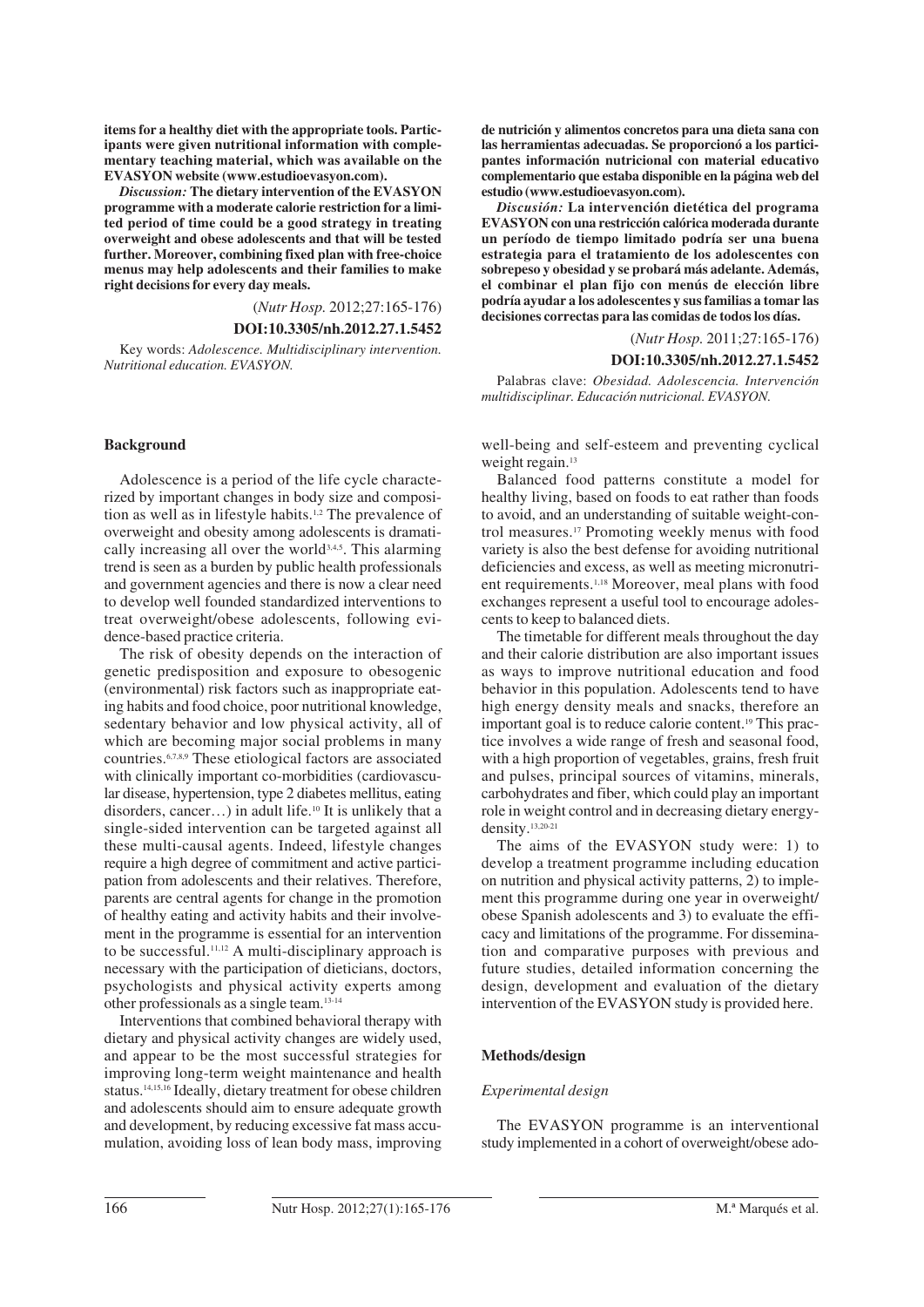

*Fig. 1.—EVASYON study design and dietary intervention in the treatment programme. The dietary intervention was carried out over approximately one year including twenty visits within two specific stages: the intensive period (9 visits) with moderate calorie restriction, and the extensive period (11 visits) with no calorie restriction. The dietary planning was different is each stage, and dietary questionnaires were administered at baseline, and in visits 9, 13 and 20, to complete patient assessments.*

lescents aged 13 to 16 years as described by Martínez-Gómez et al.7 The initial treatment programme was conducted in 5 Paediatric hospitals from different cities in Spain (Granada, Madrid, Pamplona, Santander and Zaragoza) in small groups of nine to eleven patients. During the programme period, adolescents made twenty visits over approximately one year, within two specific stages (fig. 1): an intensive intervention period including 9 weekly visits for two months, and the extensive body weight maintenance intervention period including 11 monthly visits. Information on inclusion criteria is given in the work of Martínez-Gómez et al.7 Written consent to participate was obtained from both parents and adolescents. The complete study protocol was conducted in accordance with the ethical standards of the Helsinki Declaration (revised in Hong-Kong in 1989, in Edinburgh in 2000 and in Korea in 2008), following the European Community's guidelines for Good Clinical Practice (document EEC 111/3976/88 of July 1990) and current Spanish law regulating clinical research in humans (RD 561/1993 regarding clinical trials). The study was approved by the Ethics Committee of each hospital participating in this project and by the Ethics Committee of the Spanish National Research Council (CSIC). Data obtained during the intervention was confidential and restricted to the participating investigators. Health authorities had full access rights to the database for inspection purposes.

Nutritional therapy and an educational programme on diet and food knowledge, psychological and eating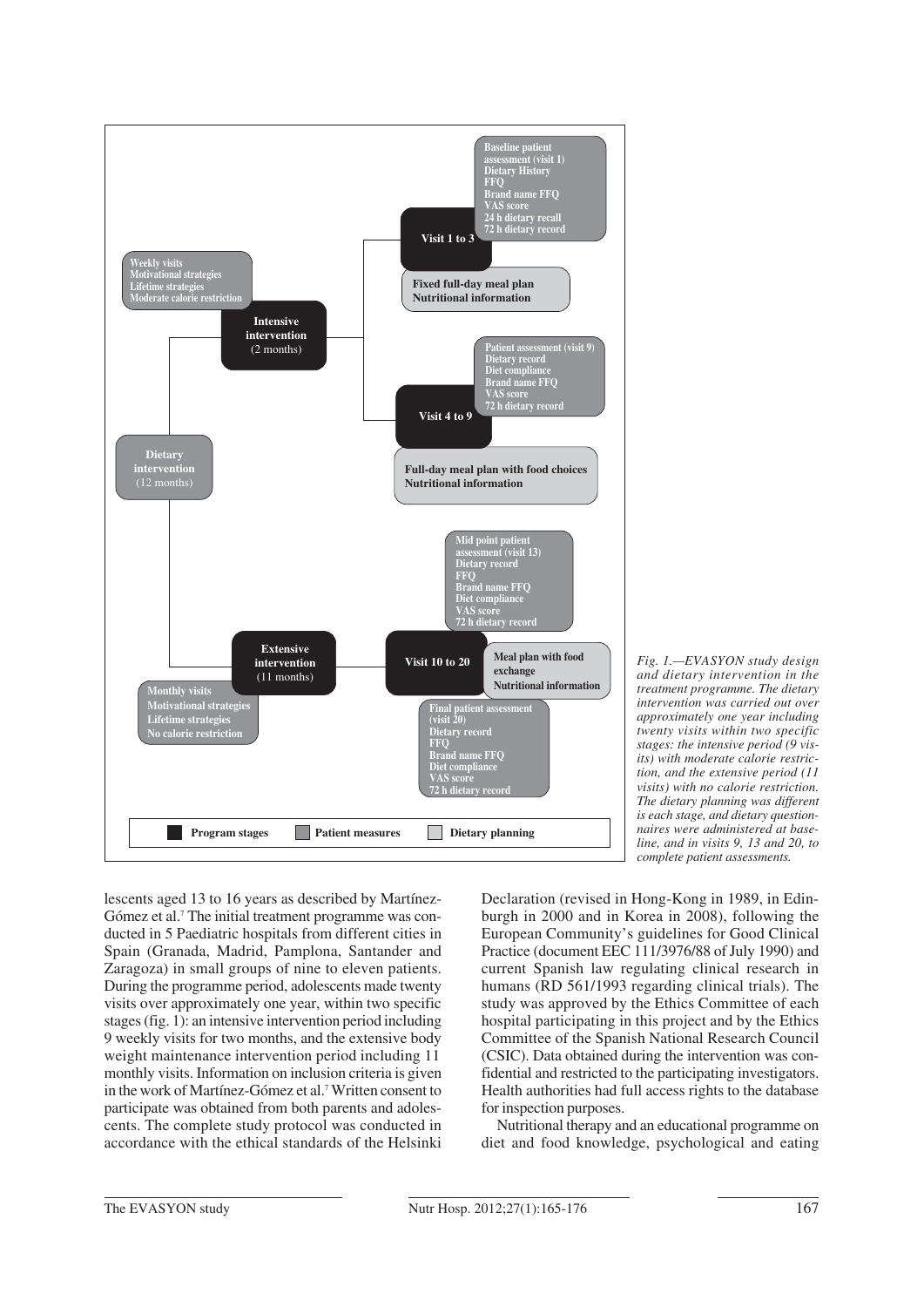| NAME:                                                                                                                                                                                                                                                                                                                                                                                                                                                                                                                                                                                                                                                                                                                                                                                                                                                                         | DATE: | NUMBER: |
|-------------------------------------------------------------------------------------------------------------------------------------------------------------------------------------------------------------------------------------------------------------------------------------------------------------------------------------------------------------------------------------------------------------------------------------------------------------------------------------------------------------------------------------------------------------------------------------------------------------------------------------------------------------------------------------------------------------------------------------------------------------------------------------------------------------------------------------------------------------------------------|-------|---------|
| Date of birth:<br>Age:<br>Sex:<br>Year/School:<br>Name of father or mother:<br>Address:<br>Town/City:<br>Province:<br>Postcode:<br>Telephone:<br>E-mail:<br>Weight at birth:                                                                                                                                                                                                                                                                                                                                                                                                                                                                                                                                                                                                                                                                                                  |       |         |
| Recent changes in weight:                                                                                                                                                                                                                                                                                                                                                                                                                                                                                                                                                                                                                                                                                                                                                                                                                                                     |       |         |
| - How many people live with you?<br>- Do you usually eat lunch at home or at school?<br>- If you eat at home, do you eat with your parents or with other adults?<br>$-$ Who does the cooking?<br>- Who does the shopping?<br>- Do you have a microwave, oven or grill?<br>- Do you eat out at the weekend? And during the week?<br>- Do you go to fast food restaurants? How often?<br>- Do your eating habits change at the weekends? YES, NO, Which day?<br>- Do you have any special daily eating habits?<br>- What's the first thing you have when you get up?<br>- Has anything special happened over the last 3 months that's changed your eat-<br>ing habits?<br>- What do you usually drink during meals?<br>- Do you usually have second helpings?<br>- What do you usually eat between meals?<br>- How frequently do you buy sweets, confectionary or salty snacks? |       |         |
| <b>HABITS</b><br>How many meals do you have every day and at what time?<br>Do you watch TV when you eat?<br>Do they make you eat food that you don't like?<br>How long do you take to eat your meals?<br>When do you feel really hungry?<br>Do you think you eat healthily?<br>Do you like cooking for your family?<br>Do you think you have good healthy eating habits at home?<br>What do they think in your house about eating? Is getting a healthy diet important or not?<br>Do you prefer eating on your own or accompanied? Why?<br>Do you eat on your own in secret? Yes, No. Do you feel bad when you do that?                                                                                                                                                                                                                                                       |       |         |

*Additional file 1.—Dietary history model.*

behavior assessment, physical activity and family involvement, were covered throughout the programme. Nine measurement categories were established: Diet and food habits; physical activity and health-related physical fitness; psychological profile; anthropometry; body composition; haematological profile; biochemistry and metabolic profiles; mineral and vitamin profile; immunological profile and genetic profile. All the parameters in each measurement category, excluding genetic profile, were assessed at least at four points: baseline (visit 1), at the end of the intensive intervention (visit 9), at mid point of the overall intervention (visit 13), and at the end of the EVASYON treatment programme (visit 20).7

## *Measurement of food intake*

The EVASYON food and nutrition programme involved trained registered dietitians (RD), profe-

| Visual scale hungry/full                   |                                                                                                                                                                                                                                   |                            |  |  |
|--------------------------------------------|-----------------------------------------------------------------------------------------------------------------------------------------------------------------------------------------------------------------------------------|----------------------------|--|--|
| Date: Time:                                | Name:                                                                                                                                                                                                                             | Number:                    |  |  |
|                                            | The line for each question must be exactly $10 \text{ cm}$ ( $100 \text{ mm}$ ) long from 0 to $10$ .<br>From 0 to more patients should draw in how they feel. The dietician should<br>then measure the score in mm with a ruler. |                            |  |  |
| the previous day.                          | This test can be done referring to the nearest main meal, lunch or supper from                                                                                                                                                    |                            |  |  |
|                                            | Do you feel hungry? How hungry?                                                                                                                                                                                                   |                            |  |  |
| Not at all hungry                          | $0 \rightarrow 100 \text{ mm}$                                                                                                                                                                                                    | Very hungry                |  |  |
|                                            | Do you feel full? How full?                                                                                                                                                                                                       |                            |  |  |
| Not at all full                            | $0$ – $100 \text{ mm}$                                                                                                                                                                                                            | Absolutely full            |  |  |
|                                            | Are you satisfied? How satisfied?                                                                                                                                                                                                 |                            |  |  |
| Absolutely empty                           | $0 - 100$ mm                                                                                                                                                                                                                      | I couldn't eat a thing     |  |  |
| Would you like to eat more? How much more? |                                                                                                                                                                                                                                   |                            |  |  |
| Nothing<br>$0 -$                           | $100 \text{ mm}$                                                                                                                                                                                                                  | A lot                      |  |  |
|                                            | Are you thirsty? How thirsty?                                                                                                                                                                                                     |                            |  |  |
| Not at all thirsty                         | $0$ $-$ 100 mm                                                                                                                                                                                                                    | I've never been so thirsty |  |  |

*Additional file 2.—Visual Analogue Scale (VAS score).*

ssionals who were directly responsible for the dietary and nutrition education programme.

At baseline, participants were personally interviewed by an EVASYON Registered Dietician (RD) to evaluate their meal patterns, appetite, food choices and snacking, with specific dietary questionnaires. A detailed dietary history collected information about the family food-shop organization, usual location for meals during the week and week-ends, meal-related habits before starting the therapy or the personal beliefs about the role of food in the family, among others (Additional file 1). It was important for clinicians and RDs to inquire about specific disordered eating attitudes to assess whether they were likely to increase the risk of further eating disorders or weight gain.22,23

Moreover, a semi-quantitative food frequency questionnaire (FFQ), previously validated in Spain**,** was administered at the beginning, at six months and at the end of the programme. This tool was used to record usual food frequency consumption according to the standard portion size, energy and nutrient intake, and to detect possible nutritional risks and misbehaviors.<sup>24</sup>

Additionally, a visual analogue scale (VAS score) was used for the measurement of appetite and anxietyrelated eating habits<sup>25</sup> (Additional file 2).

After personal interview at visit 1, adolescents and their families received a group session where the RD explained how to complete a 24 h-dietary recall. Pictures of food portion sizes and tables of equivalences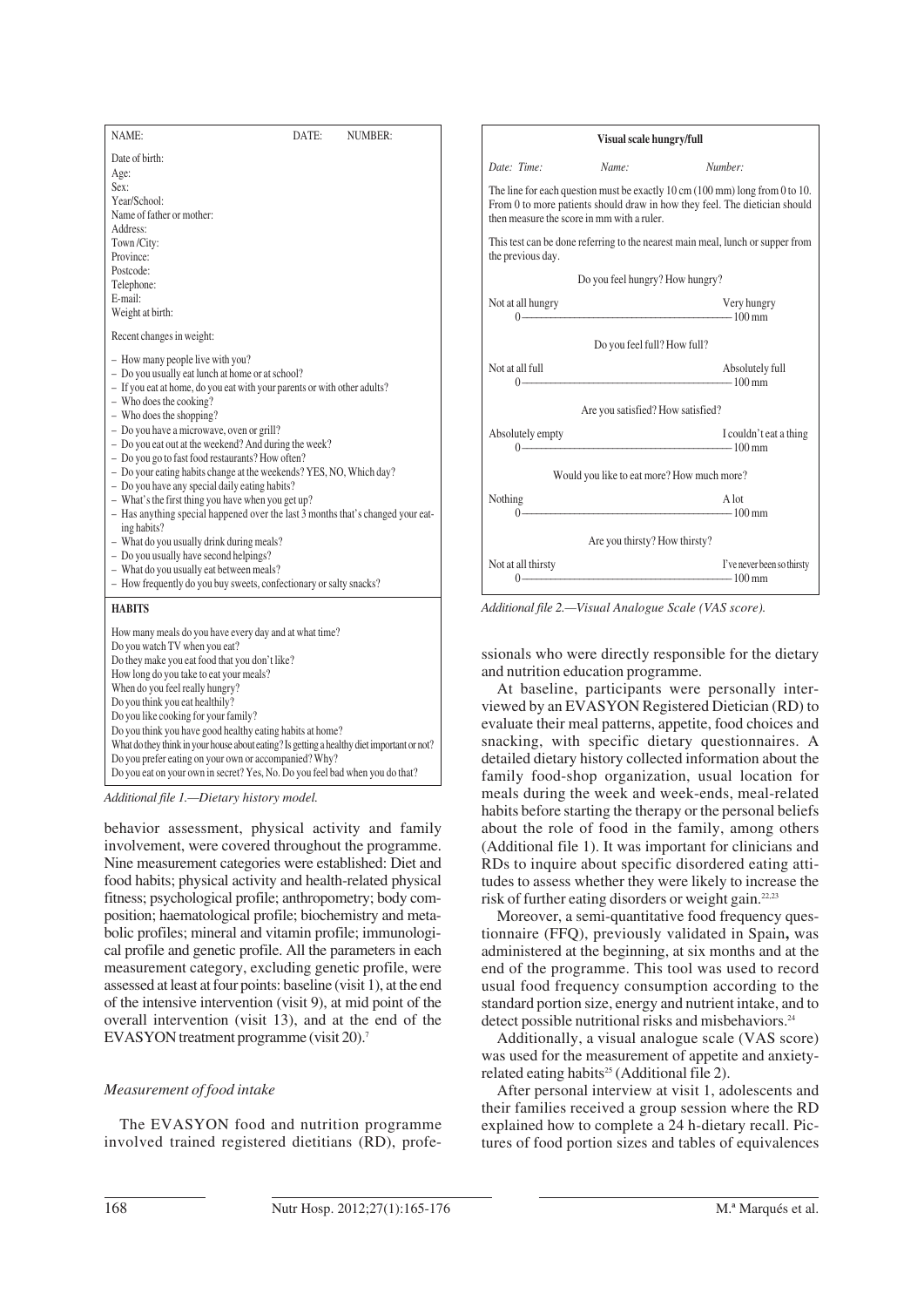| 1. Do you usually eat slowly chewing your food properly?<br><b>YES</b><br>N <sub>O</sub>                                                                                 |                                 |  |
|--------------------------------------------------------------------------------------------------------------------------------------------------------------------------|---------------------------------|--|
| Do you watch TV when you're eating?<br><b>YES</b><br>N <sub>O</sub>                                                                                                      |                                 |  |
| 2. Have you eaten out (in a restaurant, pizzeria or fast-food place) one day<br>this week?<br><b>YES</b><br>N <sub>O</sub>                                               |                                 |  |
| 3. Have you had breakfast before leaving the house every day this week?<br><b>YES</b><br>N <sub>O</sub>                                                                  |                                 |  |
| 4. Have you had a mid-morning snack every day this week?<br><b>YES</b><br>N <sub>O</sub>                                                                                 |                                 |  |
| Have you eaten fruit in your mid-morning snack?<br>N()<br>YES.                                                                                                           |                                 |  |
| 5. Have you eaten lunch or dinner on your own one day this week?<br><b>YES</b><br>N <sub>O</sub>                                                                         |                                 |  |
| 6. Have you watched television when you were eating something?<br><b>YES</b><br>N <sub>O</sub><br>Can you remember what it was?                                          |                                 |  |
| 7. Have you bought something to eat when you were with friends?<br><b>YES</b><br>N <sub>O</sub><br>Can you remember what it was?                                         |                                 |  |
| 8. Do you usually have second helpings when you eat?<br><b>YES</b><br><sub>NO</sub><br>What type of food do you usually have for a second helping?                       |                                 |  |
| 9. How many times a week do you eat nuts and dried fruit?                                                                                                                |                                 |  |
| a) Never<br>b) Once                                                                                                                                                      | d) Three times<br>e) Four times |  |
| c) Twice                                                                                                                                                                 | f) More than four times         |  |
| 10. Do you eat at set times? YES<br>NO.<br>How many times do you eat a day?                                                                                              |                                 |  |
| a) Two                                                                                                                                                                   | d) Five                         |  |
| b) Three<br>e) Six                                                                                                                                                       |                                 |  |
| c) Four                                                                                                                                                                  | f) More than six                |  |
| 11. Do you usually eat everything that is served on your plate?<br>YES.<br>N <sub>O</sub><br>Does it sometimes seem to be a lot of food?<br><b>YES</b><br>N <sub>O</sub> |                                 |  |
| At which meal? a) Breakfast; b) Mid-morning break; c) Lunch; d) Mid-after-<br>noon break; e) Dinner.                                                                     |                                 |  |

*Additional file 3.—Dietary record model.*

were used to illustrate the size of usual servings. This information helped the participants to fill in the 72 h dietary record. The data were transformed into grams or milliliters and were processed with an "ad hoc" computer programme, using validated food composition tables from Spain.<sup>26,27</sup>

In different patient assessments (visits 1, 9, 13 and 20) other dietary questionnaires were used to survey information on the adherence and challenges to the programme. A specific dietary record explored food habits that could be modified during the therapy (Additional file 3). Also, the survey for compliance with the diet contained two sections. The first part collected information on the food frequency intake of the main food groups, and favorite foods (but supposedly not healthy items) for adolescents such as sweet drinks, alcohol, cakes and fast food. The second part gathered information on meal-related habits and psychological aspects [Additional file 4]. A brand name FFQ and

#### **Part A:**

- 1. Do you have olive oil? Do you know how much you have every day? (including oil used for cooking, meals out, salads, etc)
- 2. How many portions of vegetables and greens do you have every day?
- 3. How many pieces of fruit (including fresh fruit juice) do you have every day?
- 4. How many portions of red meat, hamburgers, sausages and spicy cold meats do you have every day?
- 5. Do you sometimes eat between meals? What sort of food do you eat then?
- 6. How many carbonated and/or sugary drinks (soft drinks, sodas, colas, pop, lemonade, etc.) do you have every day?
- 7. Do you drink any alcohol? How many alcoholic drinks do you have during the weekend?
- 8. How many portions of legumes do you have a week?
- 9. How many portions of fish or seafood do you have a week?
- 10. How many times a week do you eat bought shop cakes (not homemade) and similar sweet products like biscuits, caramel custards, cakes, confectionary etc?
- 11. Do you prefer to have food like chicken, turkey or rabbit rather than red meat, pork, hamburgers or sausages?

#### **Part B**

- 1. Do you usually eat slowly taking time to chew your food properly? Do you watch TV when you eat?
- 2. Have you eaten out (in a restaurant, pizzeria or McDonalds) one day this week?
- 3. Have you had breakfast before leaving the house every day this week?
- 4. Have you had a mid-morning break every day of the week? Have you had fruit for your mid morning break?
- 5. Have you eaten lunch or dinner on your own any day this week?
- 6. Have you watched TV when you were eating? Can you remember what it was?
- 7. Have you bought something to eat when you were with friends? Can you remember what it was?
- 8. Do you usually have second helpings? What sort of food do you have second helpings of?
- 9. How many times have you eaten nuts and dried fruit this week?
- 10. Do you eat your meals at set times? How many times do you eat a day?
- 11. Do you usually eat everything that is served onto your plate? Does it sometimes seem too much?

*Additional file 4.—Survey for compliance with the diet.*

also, the VAS score and the 72 h dietary record were completed in each assessment.

## *Assessing energy, nutritional requirements and calorie restriction*

The International Obesity Task Force (IOTF) body mass index (BMI) cut-off values were used for the diagnosis of overweight and obesity in the adolescents.28 To determine basal metabolism rate (BMR), Schofield's et al. (1985) equation was used,<sup>29</sup> where the value of 1.3 was assumed as the activity factor to obtain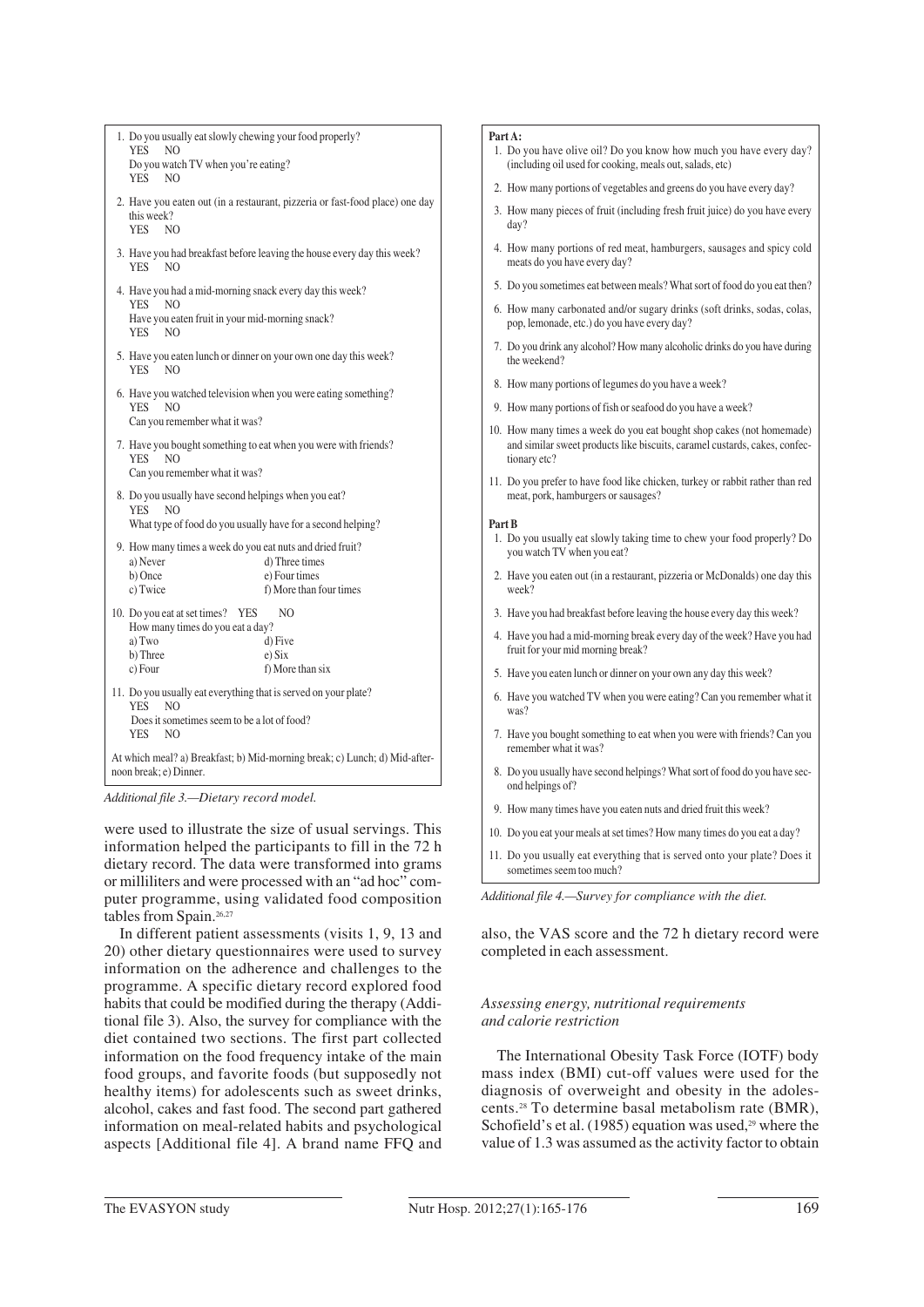the total daily energy expenditure (TEE) for most subiects.

The BMI value was normalised to the standard deviation score. The restriction percentage was calculated as follows: If  $Z = 2-3$ , the TEE was reduced by 20%; if  $Z = 3-4$ , it was reduced by 30%; and if  $Z > 4$ , TEE was reduced by 40% and on this basis, a daily calorie restriction range was established. In no case were the diets lower than 1,300 kcal or higher than 2,200 kcal. Furthermore, energy restriction acted as a method to correct the excessive food portions consumed with reference to age, sex and physical activity level. At the end of each dietary period, it was necessary to adjust the equations according to the current body weight and the basal metabolism rate was measured to identify possible shifts in energy consumption/expenditure.<sup>30</sup>

## *Dietary intervention strategy and exchange list guidelines*

The intensive treatment programme with a moderate calorie restriction was divided into two subphases: three weeks (visits1 to 3) consisting of fixed full-day meal plan according to the criteria described above, and the next six weeks (visits 4 to 9) consisting of fixed full-day meal plan with food choices. During the extensive intervention period (visits 10 to 20), the adolescents were assigned to a flexible meal plan with food exchanges, maintaining a balanced diet according to sex and age. Daily energy distribution was based on the school period promoting breakfast and avoiding multiple snack consumption along the day. Therefore, dietary patterns maintained a typical distribution of 3 main meals (breakfast providing 20% of daily calories, lunch with 30-35%, and dinner with 20-25% of daily calories) and 2 snacks (mid-morning 5-10%, and afternoon 10-15% of daily calories).<sup>20,31</sup> The diets were designed in accordance with the proportions of macronutrients recommended by the Food and Nutrition Board of the National Research Council: carbohydrates 50-55% of total daily energy intake (EI) (sugars < 10%); fats 30-35% of EI (10-20% monounsaturated, <10% saturated, 7-10% polyunsaturated); cholesterol  $<$  300 mg/day, and proteins 10-15% of EI.32

The initial objective of the intervention was to join both adolescents and their families in the nutritional treatment; therefore, they received an energy-adjusted full-day menu for three weeks, to achieve the established calorie and nutrient objectives. The meal plan specified all daily meals, the type of foods to include with serving sizes (expressed in grams or individual portions), the garnishes, tips for healthy cooking, and daily bread and oil servings (table I).

The second meal plan used in EVASYON programme consisted of full-day menus with food choices structured similarly to the diets used before, but speci-

| <b>Table I</b>                                         |
|--------------------------------------------------------|
| Example of one-day detailed meal plan (1,700 kcal)     |
| in the first three weeks of the intensive intervention |

|                   | Day 1                                                                                                                                                                |
|-------------------|----------------------------------------------------------------------------------------------------------------------------------------------------------------------|
| <b>Breakfast</b>  | 1 bowl semi-skimmed milk<br>2 small slices bread with natural tomato $+15$ g ham<br>125 g kiwi                                                                       |
| Mid-morning snack | 150 g pear<br>30 g cereal bar                                                                                                                                        |
| Lunch             | $200$ g courgette purée (150 g courgette + 50 g<br>onion + $80$ g potato)<br>$90$ g grilled turkey $+100$ g grilled green asparagus<br>30 g bread<br>Low-fat yoghurt |
| Afternoon snack   | 175 g orange<br>$3$ pieces Melba toast $+30$ g low fat cheese                                                                                                        |
| Dinner            | 200 g mixed salad<br>Plain omelette<br>$(1 \text{ egg}) + 30g \text{ tin natural tuna}$<br>30 g bread<br>100 g banana                                                |
| <i>Others</i>     | Oil: $30 \frac{g}{day}$<br>(3 tbsp.)                                                                                                                                 |

fying the main food group and the serving size, and with the possibility to choose from a list of specific foods. In this context, the meal plans became an easy tool for the family to acquire a degree of self-sufficiency selecting healthy foods and to develop healthy habits for making good decisions for the family's wellbeing (table II).

The next step in the extensive body-weight maintenance programme was the full-day meal plan with exchanges. The exchange lists system used in the EVASYON study was based on the unification of nutrients (carbohydrates, proteins and lipids) and calories taking into account normal Spanish foods and ser ving sizes.33 The serving sizes of listed food items corresponded to an average of the amount of calories, carbohydrates, proteins and fats supplied, thus, any selection within a food group covered the same energy and macronutrient content.34 Based on the daily established energy requirements per person, the number of exchanges for each food group was quantified, following the dietary guidelines of food consumption in Spain.35 This method helped professionals generate uniformity in exchange conversions for recipes and food labels, in order to adapt family and personal food habits. On this basis, meals described the main food groups to be included, and each group was broken down into a list of foods with appropriately exchangeable food-portions (servings expressed in grams and home measures). This system gave flexibility and diversity to the diet and the family became responsible for programming the weekly menu by applying the acquired knowledge<sup>36</sup> (table III).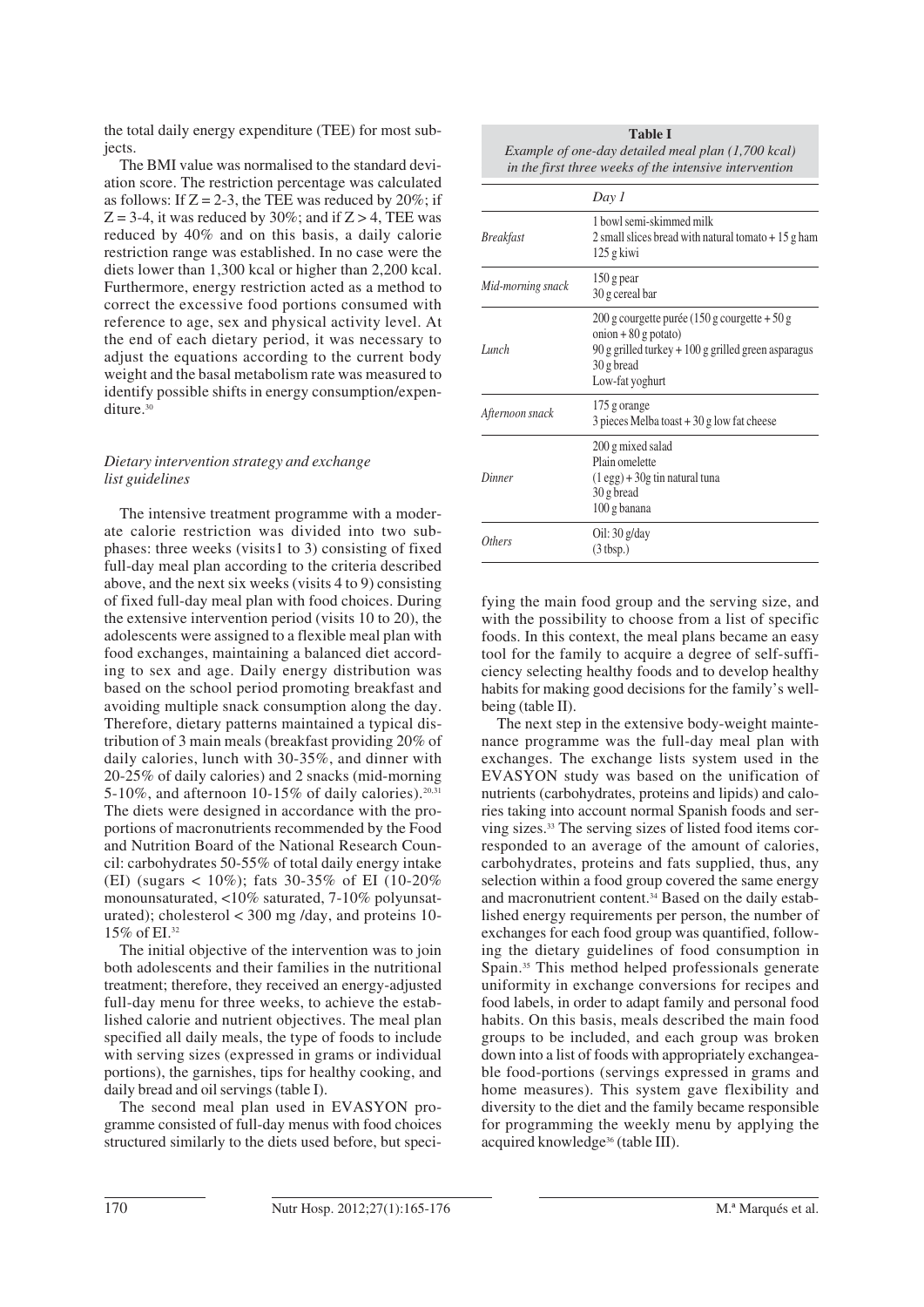|                   |                                                                                                                                                   |                | <b>Table II</b><br>Example of one-day meal plan (1,700 kcal) with food choices during weeks 4 to 9 of intensive intervention                                                                                                                                                                                                     |                                                                                                                               |  |
|-------------------|---------------------------------------------------------------------------------------------------------------------------------------------------|----------------|----------------------------------------------------------------------------------------------------------------------------------------------------------------------------------------------------------------------------------------------------------------------------------------------------------------------------------|-------------------------------------------------------------------------------------------------------------------------------|--|
|                   | Day 1                                                                                                                                             |                | Food groups                                                                                                                                                                                                                                                                                                                      |                                                                                                                               |  |
| <b>Breakfast</b>  | Milk<br>Cereal + $15 g$<br>Ham<br>Fruit                                                                                                           | Cereal         | Breakfast and mid-morning snack                                                                                                                                                                                                                                                                                                  | 30 g cereals<br>2 slices bread<br>45 g bread (normal or whole-grain)<br>4 pieces Melba toast<br>4 Marie biscuits              |  |
| Mid-morning snack | Fruit<br>Cereal                                                                                                                                   |                | Afternoon snack                                                                                                                                                                                                                                                                                                                  | 20 g cereals/1 cereal bar<br>1 sliced bread<br>30 g bread (normal or whole-grain)<br>3 pieces Melba toast<br>3 Marie biscuits |  |
|                   | 200 g vegetable purée<br>$(with 80 g$ potato)                                                                                                     | Dairy products | 1 glass of semi-skimmed milk<br>1 low-fat yoghurt (natural, flavoured, with fruit)<br>Cooked vegetables: borage, artichoke, green beans, vegetable stew, chards,<br>spinach, courgettes, auberginies, mushrooms, peppers (grilled or sautéed).<br>Raw vegetables: lettuce, chicory, escarole, asparagus, natural tomato, carrot, |                                                                                                                               |  |
| Lunch             | 90 g white meat $+$<br>100 g vegetables<br>30 g bread                                                                                             | Vegetables     |                                                                                                                                                                                                                                                                                                                                  |                                                                                                                               |  |
| Afternoon snack   | yoghurt<br>Fruit<br>Cereal + $30 g$<br>low-fat cheese                                                                                             | White fish     | beetroot, celery<br>Hake, grouper, sole, young hake, halibut, gilthead, bream, sea bass, trout,<br>codfish, conger, cuttlefish, prawns.                                                                                                                                                                                          |                                                                                                                               |  |
|                   | Pulses and<br>Lentils, beans, chickpeas, peas, broad beans, soya beans.<br>200 g varied salad<br>starches<br>Baked, boiled or micro-waved potato. |                |                                                                                                                                                                                                                                                                                                                                  |                                                                                                                               |  |
| Dinner            | $1 \text{ egg} + 30 \text{ g tin}$<br>natural tuna                                                                                                | Egg            | Omelette, hard-boiled egg, scrambled eggs, poached egg                                                                                                                                                                                                                                                                           |                                                                                                                               |  |
|                   | 30 g bread<br>Fruit                                                                                                                               | White meat     | Chicken, turkey, rabbit, partridge, quail                                                                                                                                                                                                                                                                                        |                                                                                                                               |  |
| Others: Oil       | Oil: 30 g/day<br>(3 tbsp)                                                                                                                         | Cold meat      | Boiled ham, turkey breast or lean cured ham.                                                                                                                                                                                                                                                                                     |                                                                                                                               |  |

## *Assessing nutritional knowledge*

The understanding of the environmental influences, parents' habits, health concerns and the association within nutritional knowledge and food choices, is relevant to develop effective youth obesity prevention strategies.<sup>36,37,38</sup> At baseline, the EVASYON adolescents were requested to complete information about basic nutrition concepts, healthy eating and the relationship between several foods items and the corresponding food group to analyse their nutritional knowledge and food preferences (Additional file 5).

## *Nutritional assessment and educational materials*

The intensive programme included weekly in-person visits with the RD to control the understanding and the fulfillment of the dietetic patterns and lifestyles, to answer possible doubts and to motivate the participants with the previously one-week established objectives. After this, group sessions took place, where the RD emphasized dietary knowledge, teaching of behavioural-change techniques and motivational, life and time management strategies, as well as the importance of the compliance with healthy habits and family support.

Educational materials were developed for EVASYON study to support the dietary treatment targets, such as the childhood food guide pyramid, pictures of portionsizes, cooking techniques, basic concepts for planning healthy menus, etc., which were available on the EVASYON webpage.39 Similarly, all the incidences and changes related to lifestyle were recorded in a notebook of guidance to be reviewed by the RD in the next interview. A practical guide with recommendations for controlling body weight was handed out to families.

During the extensive body-weight maintenance period, adolescents attended monthly in person follow-up visits with the RD. They and their families received group sessions on different aspects such as diet, physical activity, healthy habits and weight maintenance skills, how to engage in healthy weight control behaviors and relapse prevention. Objectives were planned to be accomplished on a one-month basis. Other studies have reported successful results following these strategies.40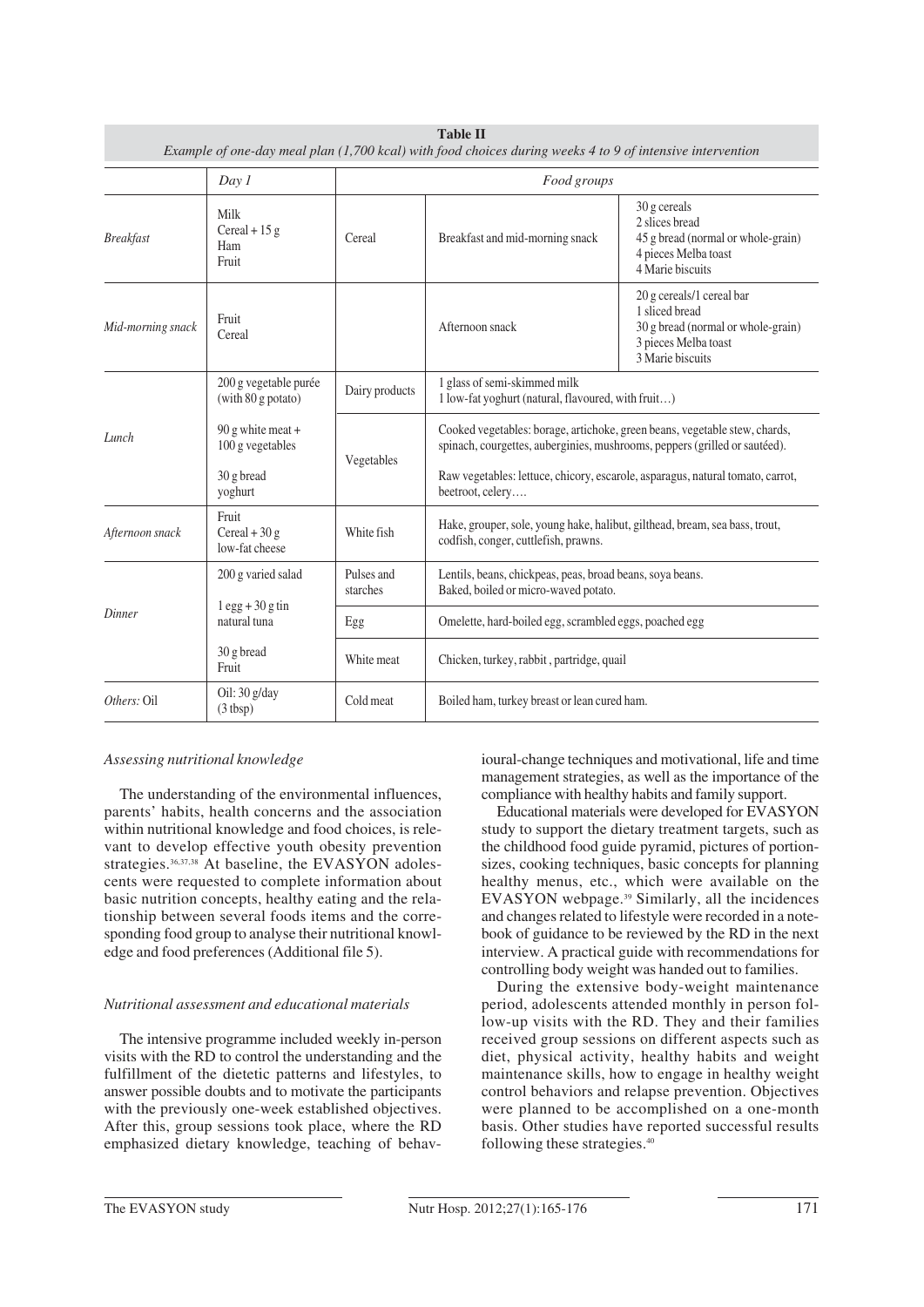| <b>Table III</b><br>Example of a meal plan (1,700 kcal) with food exchanges for the extensive intervention |                |                                                                                                                                          |                                                                |
|------------------------------------------------------------------------------------------------------------|----------------|------------------------------------------------------------------------------------------------------------------------------------------|----------------------------------------------------------------|
|                                                                                                            | Food           | Quantity                                                                                                                                 | Portion                                                        |
|                                                                                                            | Dairy products | Choose one among:<br>240 g semi-skimmed milk<br>250 g low-fat Yoghurt                                                                    | 1 bowl<br>2 units                                              |
| Cereals<br><b>Breakfast</b><br>Fruit                                                                       |                | Choose one between:<br>45 g bread (normal/sliced)<br>37 g Melba toast<br>22 g Marie biscuits<br>30 g cereals/cereal bar                  | 1 big slice bread or 2 small<br>4 units<br>3-4 units<br>3 tbsp |
|                                                                                                            |                | Choose one among:<br>175 g orange, peach, strawberries<br>150 g apricot, tangerine, pear<br>125 g kiwi, apple, pineapple.<br>75 g banana | 1 small unit/medium-sized                                      |
|                                                                                                            | Fruit          | Choose one among:<br>175 g orange, peach, strawberries<br>150 g apricot, tangerine, pear<br>125 g kiwi, apple, pineapple<br>75 g banana  | 1 small unit/medium-sized                                      |
| Mid-mornink snack                                                                                          | Cereals        | Choose one among:<br>45 g bread (normal/slice)<br>37 g Melba toast<br>22 g Marie biscuits<br>30 g cereals/cereal bar                     | 1 big slice<br>4 units<br>3-4 units                            |
|                                                                                                            | Protein        | Choose one among:<br>15 g boiled or cured ham<br>15 g semi-fat cheese or 30 g low-fat white cheese                                       | 1 slice<br>1 small portion                                     |
|                                                                                                            | Cereals        | Choose one among:<br>30 g bread (normal/slice)<br>25 g Melba toast<br>15 g Marie biscuits<br>20 g cereals/cereal bar                     | 1 medium-sized slice<br>3 units<br>2-3 units<br>2 tbsp         |
| Afternoon snack                                                                                            | Dairy products | Choose one among:<br>125 g low-fat yoghurt<br>120 g semi-skimmed milk                                                                    | 1 unit<br>1 small glass                                        |
|                                                                                                            | Protein        | Choose one among:<br>15 g boiled or cured ham<br>15 g semi-fat cheese or 30 g low-fat white cheese                                       | 1 slice<br>1 small portion                                     |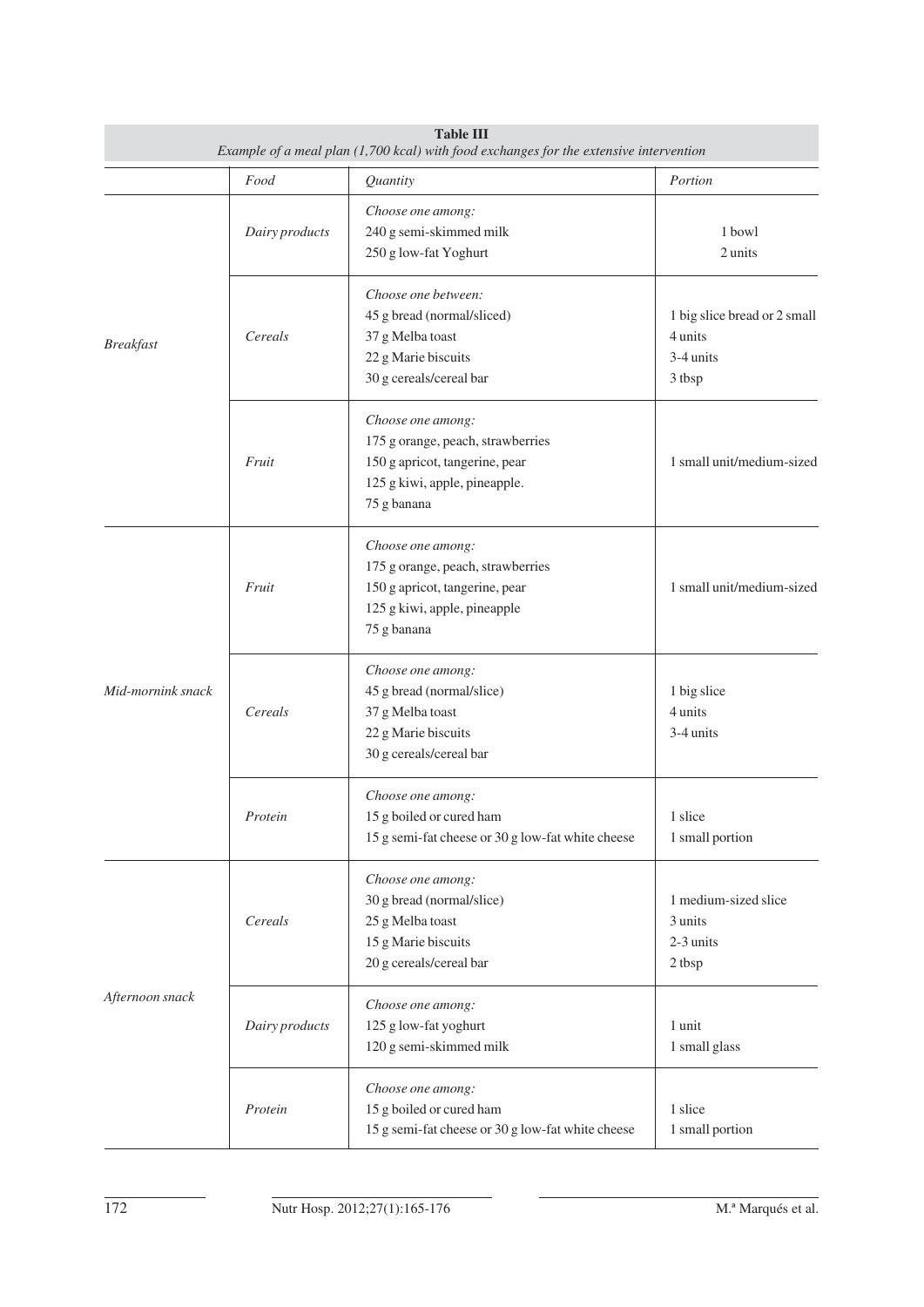|                                                           | Table III (cont.)<br>Example of a meal plan (1,700 kcal) with food exchanges for the extensive intervention                                                                                                                                                                                                                                                                                                                                 |                                                                                                |
|-----------------------------------------------------------|---------------------------------------------------------------------------------------------------------------------------------------------------------------------------------------------------------------------------------------------------------------------------------------------------------------------------------------------------------------------------------------------------------------------------------------------|------------------------------------------------------------------------------------------------|
| Food                                                      | Quantity                                                                                                                                                                                                                                                                                                                                                                                                                                    | Portion                                                                                        |
| First course: choose one among                            |                                                                                                                                                                                                                                                                                                                                                                                                                                             |                                                                                                |
| Vegetables                                                | 200 g raw or 240 g boiled (green beans, cauliflower, leeks, natural tomato,<br>courgettes, lettuce, pepper, chard, thistle) + 80 g raw or 90 g boiled potato                                                                                                                                                                                                                                                                                | 1 medium-sized plate (the potato reduces<br>by 30 g the total amount of bread)                 |
| Cereals                                                   | Choose one among:<br>50 g uncooked or 175 g boiled pasta<br>50 g uncooked or 140 g boiled rice<br>200 g raw or 225 g boiled potato                                                                                                                                                                                                                                                                                                          | 1 medium-sized plate                                                                           |
| Second course: choose one among:                          |                                                                                                                                                                                                                                                                                                                                                                                                                                             |                                                                                                |
|                                                           | Lunch<br>Choose one among:<br>120 g raw or 105 g cooked white or oily fish.<br>90 g raw or 70 g cooked lean meat (chicken, turkey, veal, rabbit, pork loin)                                                                                                                                                                                                                                                                                 |                                                                                                |
| Protein                                                   | <b>Dinner</b><br>Choose one among:<br>80 g raw or 70 g cooked white or oily fish<br>60 g raw or 45 g cooked lean meat<br>$60 g egg + 30 g ham or 40 g tin natural tuna$<br>120 g low-fat fresh cheese or 60 g reduced-fat cheese (Cottage cheese,<br>fromage frais, Quark, Spanish Burgos and Manchego, cheese triangles,<br>Roquefort)<br>60 g boiled or cured ham<br>$30 g$ ham + 30 g reduced-fat cheese or 60 g fresh cheese + 30 g ham | $1$ unit + $1\frac{1}{2}$ slices<br>2 medium-sized slices<br>2 small portions<br>3 fine slices |
| Pulses* (Choose<br>1 dish of vegetable<br>for first dish) | 90 g uncooked or 225 g boiled: beans, chickpeas, lentils or 60 g uncooked<br>legumes $+30$ g ham<br>300 g uncooked or 360 g boiled fresh peas or 200 g raw + 30 g ham                                                                                                                                                                                                                                                                       | 1 big plate                                                                                    |
| Garnish* (when<br>the first course<br>is cereal)          | 100 g raw or 120 g boiled vegetables                                                                                                                                                                                                                                                                                                                                                                                                        | 1 small plate                                                                                  |
| <b>Others</b>                                             |                                                                                                                                                                                                                                                                                                                                                                                                                                             |                                                                                                |
| <b>Bread</b> (Distribute<br>between lunch<br>and dinner)  | 60 g bread or 30 g (when vegetable + potato are eaten)                                                                                                                                                                                                                                                                                                                                                                                      | 2 medium-sized slices                                                                          |
| Olive oil                                                 | Total day: 30 g                                                                                                                                                                                                                                                                                                                                                                                                                             | 3 tbsp                                                                                         |
| Dessert: Choose one among:                                |                                                                                                                                                                                                                                                                                                                                                                                                                                             |                                                                                                |
| Dairy products                                            | Choose one among:<br>125 g low-fat yoghurt<br>120 g semi-skimmed milk                                                                                                                                                                                                                                                                                                                                                                       | 1 unit<br>1 small glass                                                                        |
| Fruit                                                     | Choose one among:<br>175 g orange, peach, strawberries<br>150 g apricot, tangerine, pear<br>125 g kiwi, apple, pineapple<br>75 g banana                                                                                                                                                                                                                                                                                                     | 1 small unit or medium-sized                                                                   |

## **Discussion**

The EVASYON study is a multidisciplinary and multicentre programme for overweight/obese adolescents that involved the management of dietary habits, physical activity and psychological profiles, in order to lower adiposity and prevent the development of chronic adult disease related to obesity such as diabetes, hypertension, and metabolic syndrome.

The EVASYON nutritional programme was monitored by RDs as practitioners qualified to implement and evaluate nutritional assistance programmes targeted at improving the nutritional status of the population.41 These professionals were previously trained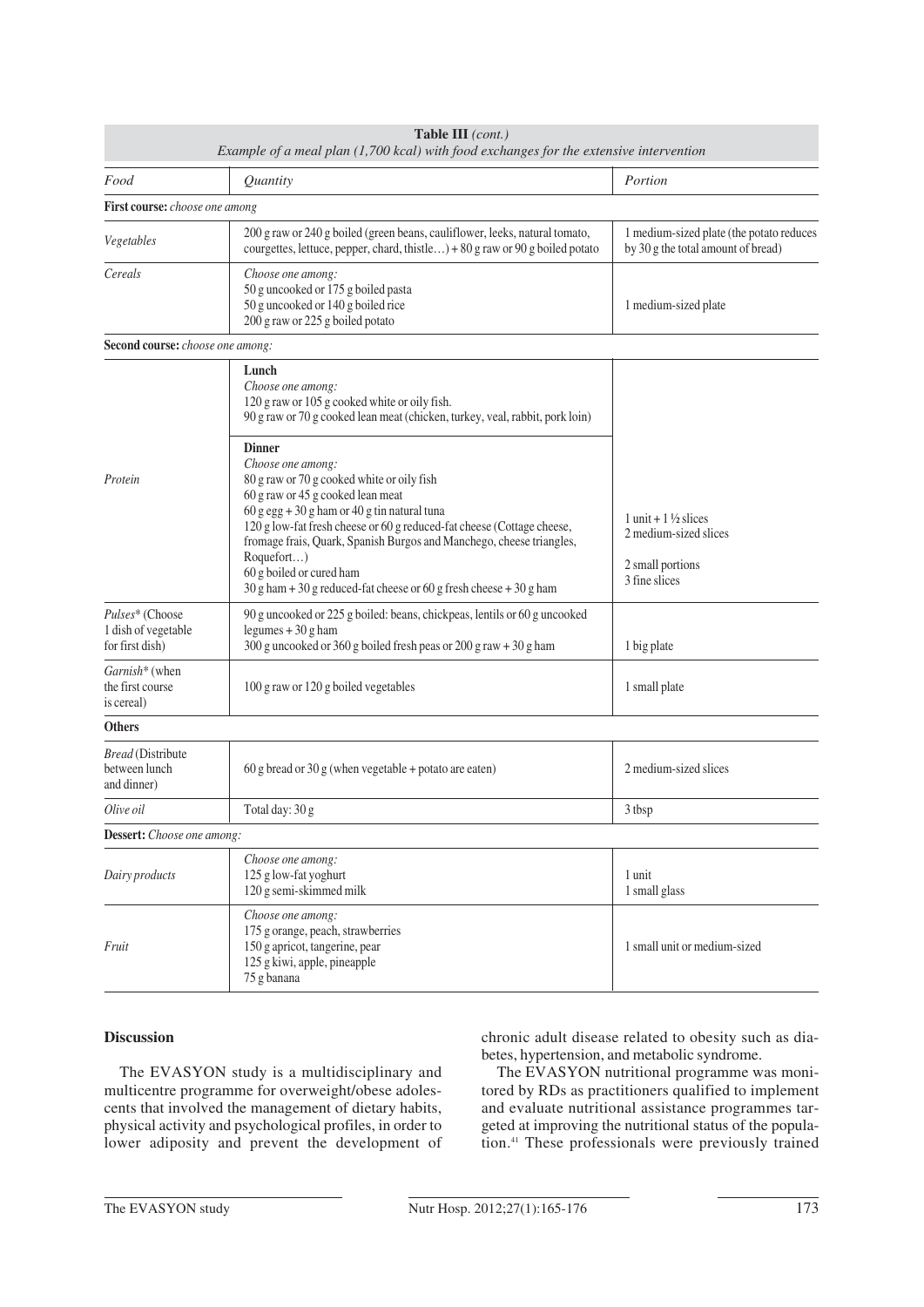| Lentils                                                         | Rice          | Chard                                                                                       | Carrots             |
|-----------------------------------------------------------------|---------------|---------------------------------------------------------------------------------------------|---------------------|
| Banana                                                          | Green beans   | Sardine                                                                                     | Leek                |
| Chickpeas                                                       | Sole          | Kiwi                                                                                        | Cauliflower         |
| Sponge cake                                                     | Cookies       | Chicken                                                                                     | Cabbage             |
| Olive oil                                                       | Veal          | Lettuce and tomato                                                                          | Macaroni            |
| <b>French Omelette</b>                                          | Pork loin     | <b>Beefliver</b>                                                                            | Yogurt              |
| Rabbit                                                          | Orange        | Noodle soup                                                                                 | Pear                |
| Sirloin steak                                                   | Milk          | Apple                                                                                       | <b>Beans</b>        |
| Boiled ham                                                      | Courgette     | Grapefruit                                                                                  | Pineapple juice     |
| <b>Nuts</b>                                                     | Cured ham     | Sliced bread                                                                                | <b>Strawberries</b> |
| Marmalade                                                       | <b>Butter</b> | Sugar                                                                                       | Borage              |
| Cheese                                                          | Croissant     | White bread                                                                                 | Hazelnuts           |
| Peanuts                                                         | Lemon         | Salmon                                                                                      | Potatoes            |
| Hake                                                            | Spinach       | Crème caramel                                                                               | Cardoon             |
| Which three do you like best?<br>Which three do you like least? |               |                                                                                             |                     |
| (Explain them briefly).                                         |               | Do you know what the following are: Proteins, Carbohydrates, Lipids, Vitamins and Minerals? |                     |
|                                                                 |               |                                                                                             |                     |

Classify the following foods into main food groups (cereals, vegetables, fruits, dairy products, meat,

Additional file 5.—Nutritional Know*ledge survey.*

according to the work plan of the project with specific workshops and seminars, in order to reduce inter-individual (inter-centre) variations. Moreover, the teaching material and protocols for the different worksheets of the project were available for all centers through a continuously updated website.<sup>39</sup>

Many different approaches and therapies have been proposed for weight loss treatment in obese and overweight children.<sup>15,42,43,44</sup> Unbalanced hypocaloric diets or very low calorie diets probably lack essential vitamins and minerals and should not be recommended during the period of growth.

Programmes including moderate calorie restriction and physical exercise have achieved better results than diet only, showing decreases in total body fat mass, and cardiovascular risk factors, maintaining total body fatfree mass, as well as improving insulin sensitivity and lipid profile, such as an increase of high density lipoprotein cholesterol fraction (HDL-c) levels.16,43,45,46,47,48 The magnitude of the energy restriction together with the duration of the trial are always a challenge, but more especially in this population group. In adolescents, energy requirement and micronutrient intake are critical issues for appropriate growth and development.33 Our strategy consisted of a moderate calorie restriction for a limited period of time (9 weeks) followed by a maintenance period with a balanced non calorie-restricted diet. In the literature, trials with obese adolescents used different calorie restriction ranges varying from 600 kcal/day to 1,800 kcal/day.15,43,49,50 In the current study, a supply of total energy between

1,300 kcal/day and 2,200 kcal/day for participants was indicated according to the degree of obesity.

It is important to mention that breakfast apparently provides considerable protection for future obesity in adulthood.51 We strongly recommended three food groups (dairy products, cereals and fruit) to be included in menus.33,52 Semi-skimmed milk, low fat yoghurts and fresh cheese were also recommended as healthy choices to cover the daily needs of calcium, and contribute to the protein content of the diet.<sup>20</sup>

Moreover, over the last few years, the type of dietary fat has been receiving more attention regarding its association with obesity and its co-morbidities. Participants were advised by RDs to remove meat fat before cooking, reduce cold meats, and margarines, shortenings, pastries and industrial cakes which contain saturated and hydrogenated fats.20,33

Due to the large evidence on the protective effect of olive oil on body weight and lipid control,53,54 olive oil was recommended as the principal fat source for cooking and dressing meals. To complete the daily nutrient requirements with healthy foods, common choices presented in menus for dinner were vegetables and salads, soups, cereals, eggs, fish and lean meats while for dessert fresh fruit or yoghurt were encouraged.

Furthermore, observational data support that consuming large portions of energy-dense foods could play a role in the etiology of obesity.6,55 A reduction in the consumption of canned juices and soft drinks containing excess sugar and additives, meat servings, eating away from home, and portion size<sup>33,56</sup> should be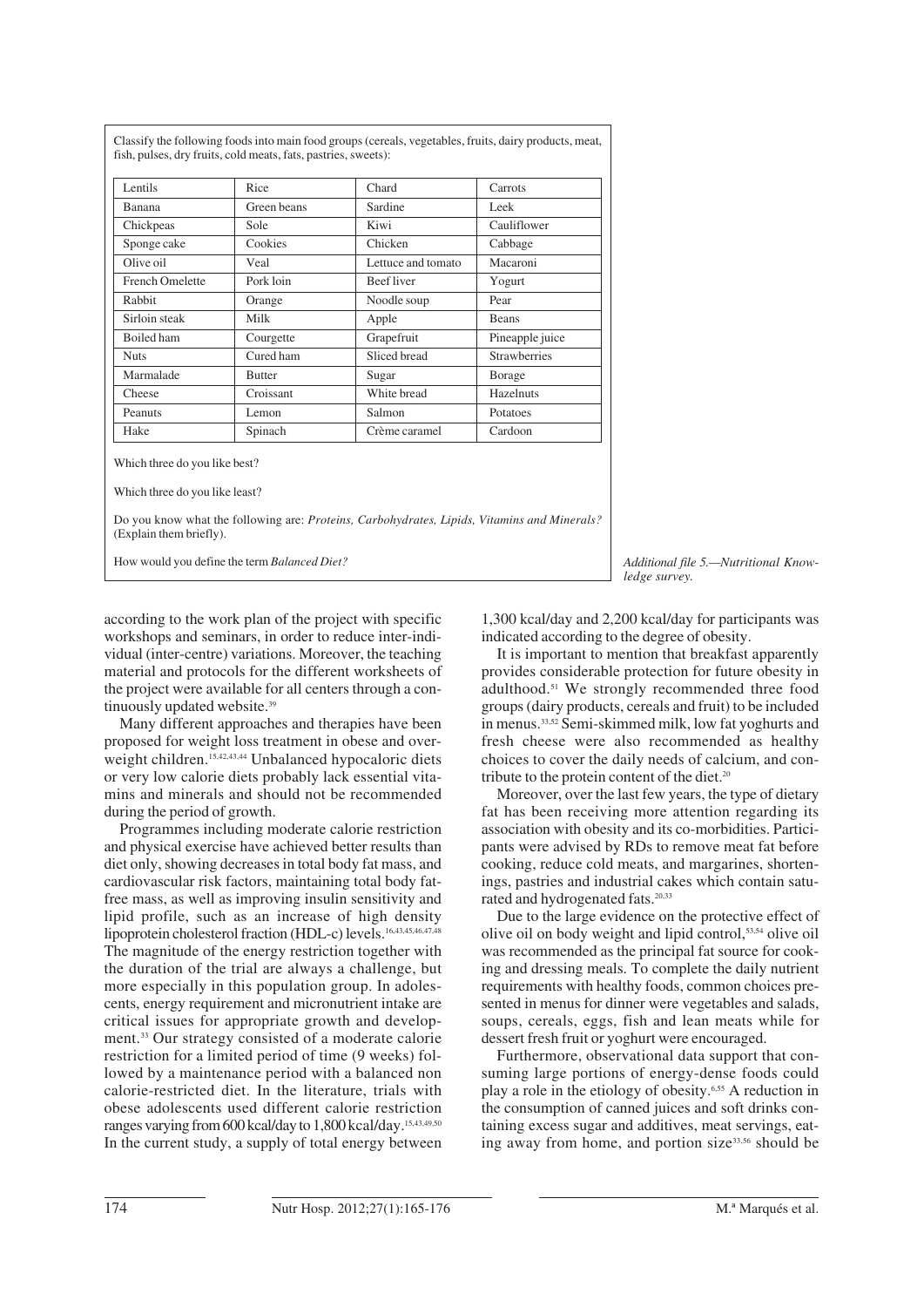encouraged together with increased consumption of moisture-rich foods such as fruits and vegetables, legumes, fish and cereals. These messages seem to be effective in preventing weight gain and promoting weight loss.<sup>6,44,55,57</sup>

In conclusion, the dietary intervention of the EVASYON programme was developed to improve nutritional education in order to achieve food behavior modification. A moderate calorie restriction for a limited period of time seems to be a good strategy in treating overweight/obese adolescent since it is crucial to maintain their appropriate growth and development. Moreover, combining fixed plan with free-choice menus helps adolescent and their families make the right decisions for every day meals.

## **Competing interests**

The author(s) declare that they have no competing interests'.

## **Authors' contributions**

MM and AdM contributed equally to this work. AsM, AmM and CC designed the study and obtained funding. The RDs MM, TR, BZ, PR and PM intensively participated in the dietary intervention study. All authors provided insight into the study design and contributed to the drafts and approved the final version.

## **Acknowledgements and Funding**

The work was completed with the funding from Spanish Ministry of Health and Consumption (Carlos III Institute of Health. FIS. Grant PI 051080, PI 051579). AdM was supported by a grant from the Departamento de Educación del Gobierno de Navarra.

Our research work received the award from AESAN (Spanish Agency for Food Security and Nutrition) from the Spanish Ministry of Health and Consumption for the best applied research project in 2009.

We gratefully acknowledge all adolescent participants and their families who participated in the study. The careful reading of the final English version of the manuscript by Edwards M. (University of Malaga) is sincerely appreciated.

## **References**

- 1. Madruga D, Pedrón C. Alimentación del adolescente. In Protocolos diagnósticos y terapéuticos de gastroenterología, hepatología y nutrición en pediatría. Volume 5. Section: nutrition. Chapter 1. Edited by Asociación Española de Pediatría; 2002: 303-310.
- 2. Rodríguez G, Moreno LA, Blay MG, Blay VA, Garagorri JM, Sarría A, Bueno M. Body composition in adolescents: measure-

ments and metabolic aspects. *Int J Obes Relat Metab Disord* 2004; 28 (Suppl. 3): S54-58.

- 3. Sekhobo JP, Edmunds LS, Reynolds DK, Dalenius K, Sharma A. Trends in prevalence of obesity and overweight among children enrolled in the New York State WIC program, 2002-2007. *Public Health Rep* 2010; 125: 218-224.
- 4. Moreno LA, Mesana MI, Fleta J, Ruiz JR, González-Gross M, Sarría A, Marcos A, Bueno M; AVENA Study Group. Overweight, obesity and body fat composition in spanish adolescents. The AVENA Study. *Ann Nutr Metab* 2005; 49: 71-76.
- 5. Wang Y, Lobstein T: Worldwide trends in childhood overweight and obesity. *Int J Pediatr Obes* 2006; 1: 11-25.
- 6. Ochoa MC, Moreno-Aliaga MJ, Martínez-González MA, Martínez JA, Marti A; GENOI Members. Predictor factors for childhood obesity in a Spanish case-control study. *Nutrition* 2007; 23: 379-384.
- 7. Martínez-Gómez D, Gómez-Martínez S, Puertollano MA, Nova E, Wärnberg J, Veiga OL, Martí A, Campoy C, Garagorri JM, Azcona C, Vaquero MP, Redondo-Figuero C, Delgado M, Martínez JA, Garcia-Fuentes M, Moreno LA, Marcos A; EVASYON Study Group. Design and evaluation of a treatment programme for Spanish adolescents with overweight and obesity. The EVASYON Study. *BMC Public Health* 2009; 9: 414.
- 8. Freedman MR, Alvarez KP. Early childhood feeding: assessing knowledge, attitude, and practices of multi-ethnic child-care providers. *J Am Diet Assoc* 2010; 110: 447-451.
- 9. Ochoa MC, Azcona C, Biebermann H, Brumm H, Razquin C, Wermter AK, Martínez JA, Hebebrand J, Hinney A, Moreno-Aliaga MJ, Marti A, Patiño A, Chueca M, Oyarzabal M, Pelach R; Grupo de Estudio Navarro de la Obesidad Infantil (GENOI). A novel mutation Thr162Arg of the melanocortin 4 receptor gene in a Spanish children and adolescent population. *Clin Endocrinol (Oxf)* 2007; 66: 652-658.
- 10. Moreno LA, González-Gross M, Kersting M, Molnár D, de Henauw S, Beghin L, Sjöström M, Hagströmer M, Manios Y, Gilbert CC, Ortega FB, Dallongeville J, Arcella D, Wärnberg J, Hallberg M, Fredriksson H, Maes L, Widhalm K, Kafatos AG, Marcos A; HELENA Study Group. Assessing, understanding and modifying nutritional status, eating habits and physical activity in European adolescents: the HELENA (Healthy Lifestyle in Europe by Nutrition in Adolescence) Study. *Public Health Nutr* 2008; 11: 288-299.
- 11. Schwartz RP, Hamre R, Dietz WH, Wasserman RC, Slora EJ, Myers EF, Sullivan S, Rockett H, Thoma KA, Dumitru G, Resnicow KA. Office-based motivational interviewing to prevent childhood obesity: a feasibility study. Arch Pediatr Adolesc Med 2007, 161:495-501.
- 12. Slater A, Bowen J, Corsini N, Gardner C, Golley R, Noakes M. Understanding parent concerns about children's diet, activity and weight status: an important step towards effective obesity prevention interventions. *Public Health Nutr* 2009; 27: 1-8.
- 13. Moreno LA, Ochoa MC, Wärnberg J, Marti A, Martínez JA, Marcos A. Treatment of obesity in children and adolescents. How nutrition can work? *Int J Pediatr Obes* 2008; 3 (Suppl. 1): 72-77.
- 14. Nowicka P. Dietitians and exercise professionals in a childhood obesity treatment team. *Acta Paediatr Suppl* 2005; 94: 23-29.
- 15. Dao HH, Frelut ML, Oberlin F, Peres G, Bourgeois P, Navarro J. Effects of a multidisciplinary weight loss intervention on body composition in obese adolescents. *Int J Obes Relat Metab Disord* 2004; 28: 290-299.
- 16. Elloumi M, Ben Ounis O, Makni E, Van Praagh E, Tabka Z, Lac G. Effect of individualized weight-loss programmes on adiponectin, leptin and resistin levels in obese adolescent boys. *Acta Paediatr* 2009; 98: 1487-1493.
- 17. Nowak M. The weight-conscious adolescent: body image, food intake, and weight-related behavior. *J Adolesc Health* 1998; 3: 389-398.
- 18. Federación Española de Sociedades de Nutrición, Alimentación y Dietética (FESNAD): Ingestas dietéticas de referencia (IDR) para la población española. Pamplona: EUNSA, Astrolabio Salud; 2010.